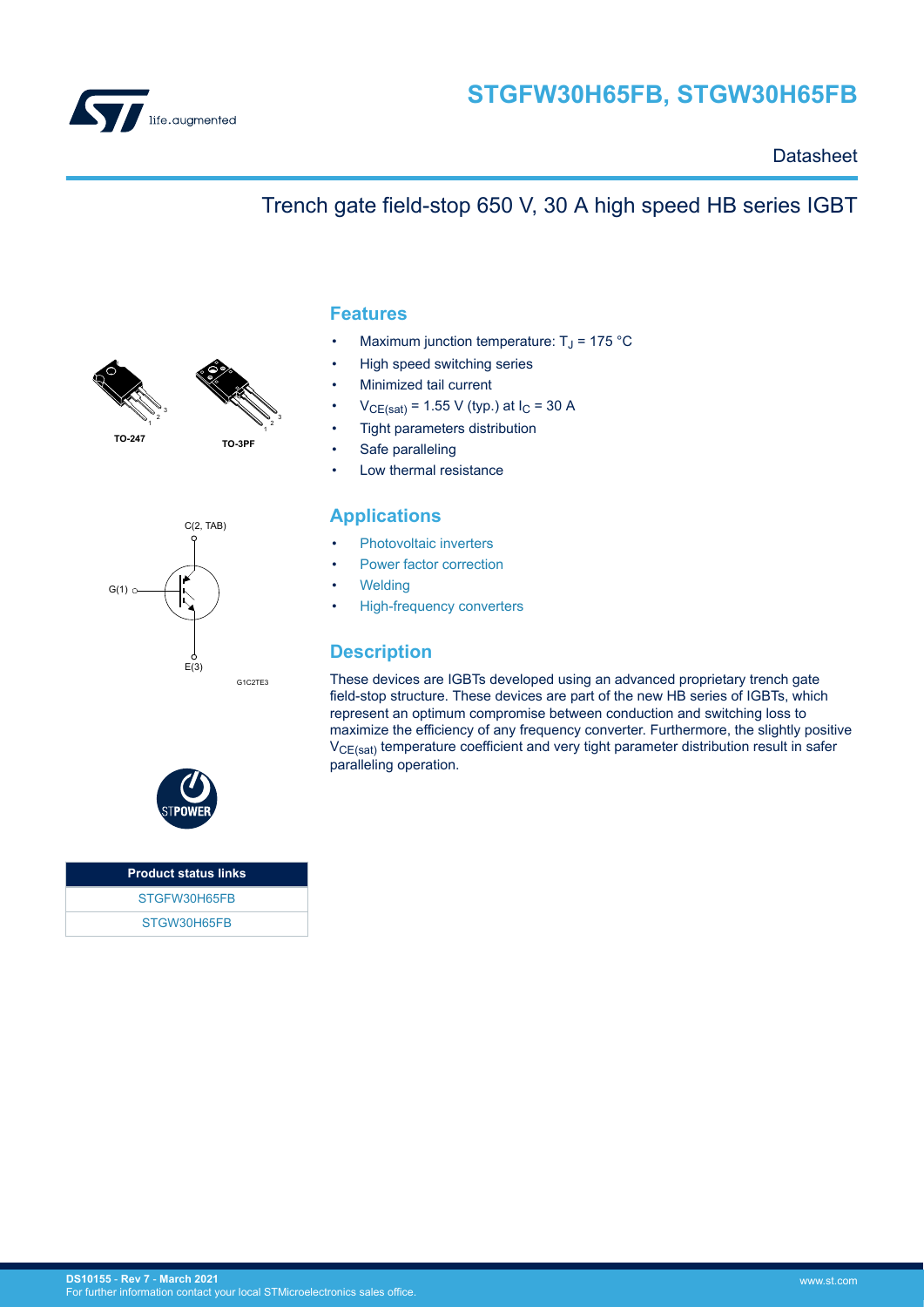<span id="page-1-0"></span>

# **1 Electrical ratings**

| <b>Symbol</b>    | <b>Parameter</b>                                                                                                 | <b>Value</b> |        | <b>Unit</b> |  |
|------------------|------------------------------------------------------------------------------------------------------------------|--------------|--------|-------------|--|
|                  |                                                                                                                  |              | TO-3PF |             |  |
| $V_{CES}$        | Collector-emitter voltage ( $V_{GE} = 0 V$ )                                                                     |              | 650    |             |  |
|                  | Continuous collector current at $T_C = 25 °C$                                                                    |              | 60     |             |  |
|                  | $I_{\rm C}$<br>Continuous collector current at $T_C = 100 °C$                                                    |              | 30     | A           |  |
| $I_{CP}^{(1)}$   | Pulsed collector current                                                                                         | 120          |        | A           |  |
| $V_{GE}$         | Gate-emitter voltage                                                                                             | ±20          |        | V           |  |
| P <sub>TOT</sub> | Total power dissipation at $T_C = 25 °C$                                                                         | 92<br>260    |        | W           |  |
| V <sub>ISO</sub> | Insulation withstand voltage (RMS) from all three leads to external<br>3.5<br>heat sink (t = 1 s; $T_c$ = 25 °C) |              |        | kV          |  |
| $T_{\text{stg}}$ | $-55$ to 150<br>Storage temperature range                                                                        |              | °C     |             |  |
| $T_{\sf J}$      | Operating junction temperature range                                                                             | $-55$ to 175 |        | $^{\circ}C$ |  |

### **Table 1. Absolute maximum ratings**

*1. Pulse width is limited by maximum junction temperature.*

### **Table 2. Thermal data**

| <b>Symbol</b> | <b>Parameter</b>                        | Value         | <b>Unit</b> |               |
|---------------|-----------------------------------------|---------------|-------------|---------------|
|               |                                         | <b>TO-247</b> | TO-3PF      |               |
| $R_{thJC}$    | Thermal resistance, junction-to-case    | 0.58<br>1.63  |             | $\degree$ C/W |
| $R_{thJA}$    | Thermal resistance, junction-to-ambient | 50            |             | $\degree$ C/W |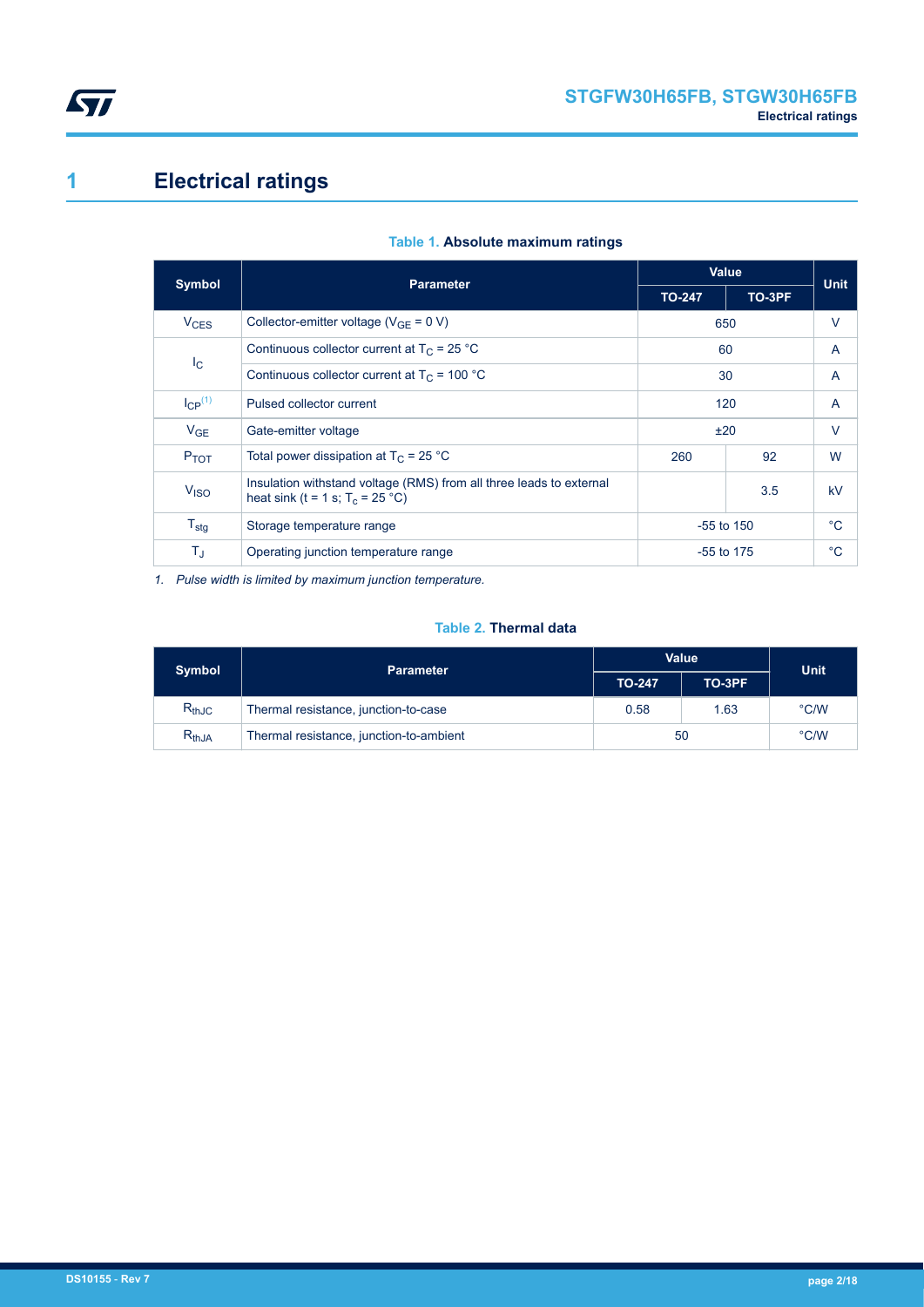

## <span id="page-2-0"></span>**2 Electrical characteristics**

### $T_J$  = 25 °C unless otherwise specified

| <b>Symbol</b>    | <b>Parameter</b>                        | <b>Test conditions</b>                                          | Min. | Typ. | Max. | <b>Unit</b> |
|------------------|-----------------------------------------|-----------------------------------------------------------------|------|------|------|-------------|
| $V_{(BR)CES}$    | Collector-emitter breakdown<br>voltage  | $V_{GF} = 0 V, I_C = 2 mA$                                      | 650  |      |      | v           |
| $V_{CE(sat)}$    |                                         | $V_{GF}$ = 15 V, I <sub>C</sub> = 30 A                          |      | 1.55 | 2    |             |
|                  | Collector-emitter saturation<br>voltage | $V_{GF}$ = 15 V, I <sub>C</sub> = 30 A, T <sub>J</sub> = 125 °C |      | 1.65 |      | V           |
|                  |                                         | $V_{GE}$ = 15 V, lc = 30 A, T <sub>1</sub> = 175 °C             |      | 1.75 |      |             |
| $V_{GE(th)}$     | Gate threshold voltage                  | $V_{CF} = V_{GF}$ , $I_C = 1$ mA                                | 5    | 6    | 7    | $\vee$      |
| $I_{CES}$        | Collector cut-off current               | $V_{GF} = 0 V, V_{CF} = 650 V$                                  |      |      | 25   | μA          |
| $I_{\text{GES}}$ | Gate-emitter leakage current            | $V_{CF} = 0 V$ , $V_{GF} = \pm 20 V$                            |      |      | 250  | nA          |

### **Table 3. Static characteristics**

### **Table 4. Dynamic characteristics**

| <b>Symbol</b>    | <b>Test conditions</b><br><b>Parameter</b> |                                                                                                                          | Min.                     | Typ. | Max.                     | <b>Unit</b> |
|------------------|--------------------------------------------|--------------------------------------------------------------------------------------------------------------------------|--------------------------|------|--------------------------|-------------|
| $C_{\text{ies}}$ | Input capacitance                          |                                                                                                                          | $\overline{\phantom{a}}$ | 3659 | ٠                        | рF          |
| C <sub>oes</sub> | Output capacitance                         | $V_{CE}$ = 25 V, f = 1 MHz, $V_{GF}$ = 0 V                                                                               | $\overline{\phantom{0}}$ | 101  | -                        | pF          |
| C <sub>res</sub> | Reverse transfer capacitance               |                                                                                                                          |                          | 76   | $\overline{\phantom{0}}$ | pF          |
| $Q_g$            | Total gate charge                          |                                                                                                                          | $\overline{\phantom{0}}$ | 149  | $\overline{\phantom{0}}$ | nC          |
| $Q_{ge}$         | Gate-emitter charge                        | $V_{\text{CC}}$ = 520 V, I <sub>C</sub> = 30 A, V <sub>GE</sub> = 0 to 15 V<br>(see Figure 27. Gate charge test circuit) | $\overline{\phantom{0}}$ | 25   | $\overline{\phantom{0}}$ | nC          |
| $Q_{gc}$         | Gate-collector charge                      |                                                                                                                          | ٠                        | 62   | $\overline{\phantom{0}}$ | nC          |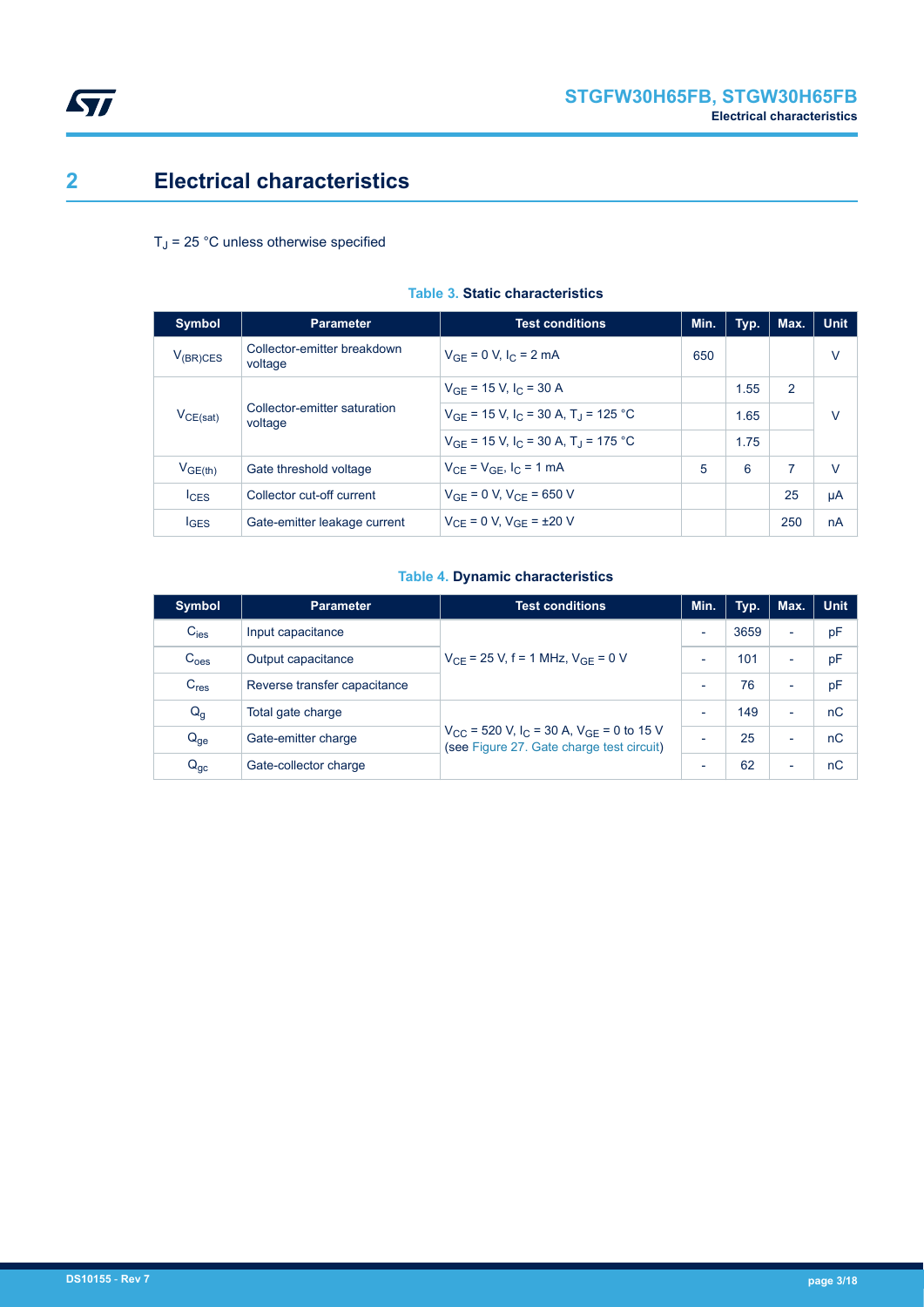| <b>Symbol</b>            | <b>Parameter</b>          | <b>Test conditions</b>                                                                                                                             | Min.                     | Typ. | Max.                     | <b>Unit</b> |
|--------------------------|---------------------------|----------------------------------------------------------------------------------------------------------------------------------------------------|--------------------------|------|--------------------------|-------------|
| $t_{d(on)}$              | Turn-on delay time        |                                                                                                                                                    | $\overline{\phantom{a}}$ | 37   | $\overline{\phantom{a}}$ | ns          |
| $t_{r}$                  | Current rise time         |                                                                                                                                                    | $\overline{\phantom{a}}$ | 14.6 | $\overline{\phantom{0}}$ | ns          |
| $(di/dt)_{on}$           | Turn-on current slope     | $V_{CE}$ = 400 V, I <sub>C</sub> = 30 A,<br>$R_G$ = 10 $\Omega$ , $V_{GE}$ = 15 V<br>(see Figure 26. Test circuit for inductive<br>load switching) | $\overline{\phantom{a}}$ | 1643 | $\blacksquare$           | $A/\mu s$   |
| $t_{d(off)}$             | Turn-off delay time       |                                                                                                                                                    | $\overline{\phantom{a}}$ | 146  | $\overline{\phantom{0}}$ | ns          |
| $t_{\rm f}$              | Current fall time         |                                                                                                                                                    | $\overline{\phantom{a}}$ | 23   | Ξ.                       | ns          |
| $E_{on}$ $(1)$           | Turn-on switching energy  |                                                                                                                                                    | $\overline{\phantom{a}}$ | 151  | $\overline{\phantom{a}}$ | μJ          |
| $E_{off}$ <sup>(2)</sup> | Turn-off switching energy |                                                                                                                                                    | $\overline{\phantom{a}}$ | 293  | Ξ.                       | μJ          |
| $E_{\text{ts}}$          | Total switching energy    |                                                                                                                                                    | $\overline{\phantom{a}}$ | 444  | Ξ.                       | μJ          |
| $t_{d(on)}$              | Turn-on delay time        |                                                                                                                                                    | $\overline{\phantom{a}}$ | 35   | $\overline{\phantom{a}}$ | ns          |
| $t_{r}$                  | Current rise time         |                                                                                                                                                    | $\overline{\phantom{a}}$ | 16.1 | $\overline{\phantom{0}}$ | ns          |
| $(dil/dt)_{on}$          | Turn-on current slope     | $V_{CE}$ = 400 V, I <sub>C</sub> = 30 A,                                                                                                           | $\overline{\phantom{a}}$ | 1496 | $\overline{\phantom{a}}$ | $A/\mu s$   |
| $t_{d(off)}$             | Turn-off-delay time       | $R_G$ = 10 $\Omega$ , $V_{GF}$ = 15 V, T <sub>J</sub> = 175 °C                                                                                     | $\overline{\phantom{a}}$ | 158  | $\overline{\phantom{a}}$ | ns          |
| $t_{\rm f}$              | <b>Current fall time</b>  | (see Figure 26. Test circuit for inductive<br>load switching)                                                                                      | $\overline{\phantom{a}}$ | 65   | $\overline{\phantom{a}}$ | ns          |
| $E_{on}$ (1)             | Turn-on switching energy  |                                                                                                                                                    | $\overline{\phantom{a}}$ | 175  | $\overline{\phantom{a}}$ | μJ          |
| $E_{off}$ <sup>(2)</sup> | Turn-off switching energy |                                                                                                                                                    |                          | 572  | $\overline{\phantom{a}}$ | μJ          |
| $E_{\text{ts}}$          | Total switching energy    |                                                                                                                                                    |                          | 747  | $\overline{\phantom{a}}$ | μJ          |

*1. Including the reverse recovery of the external SiC diode STPSC206W.*

*2. Including the tail of the collector current.*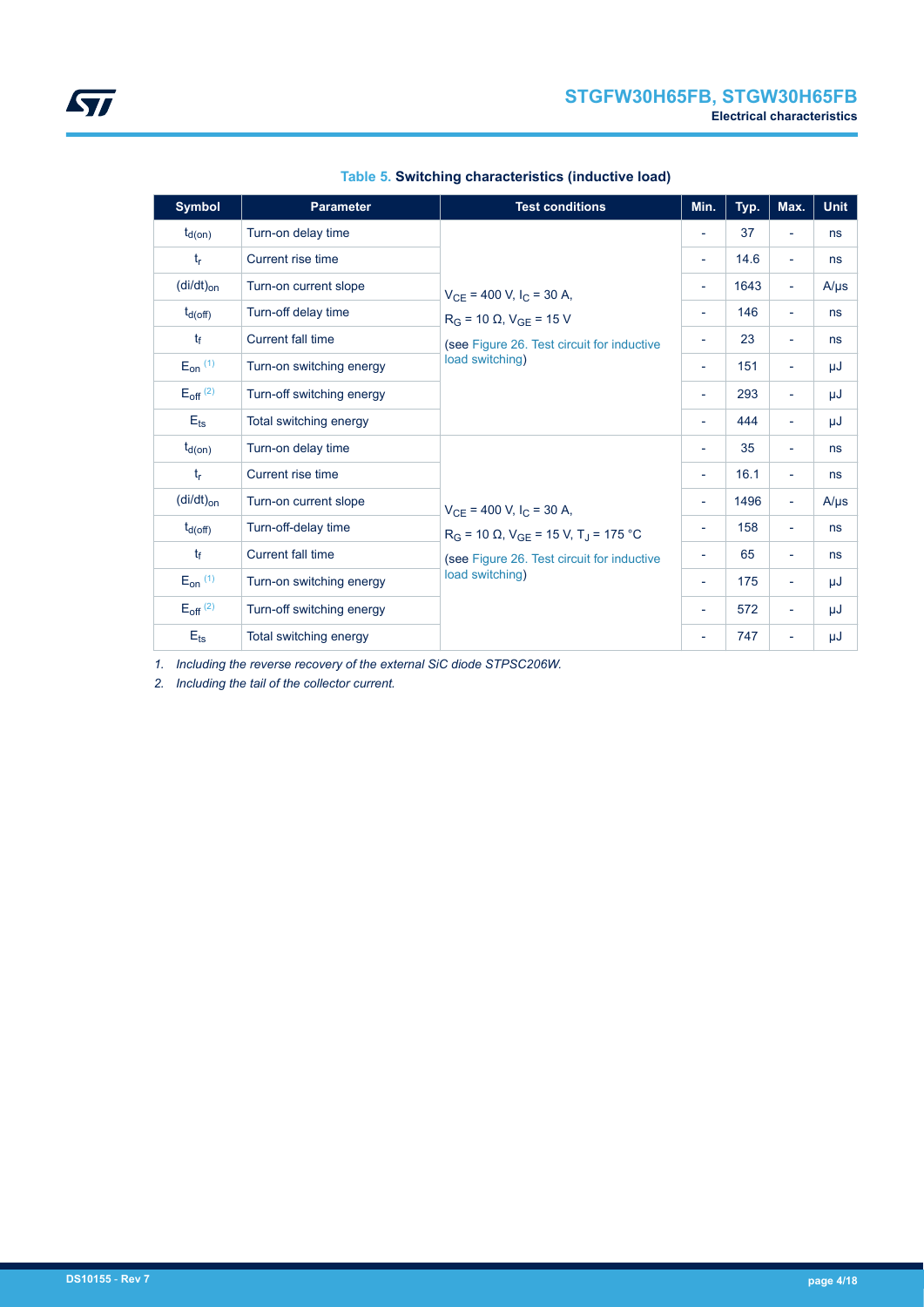<span id="page-4-0"></span>

### **2.1 Electrical characteristics (curves)**











**Figure 6. V<sub>CE(sat)</sub> vs junction temperature** 

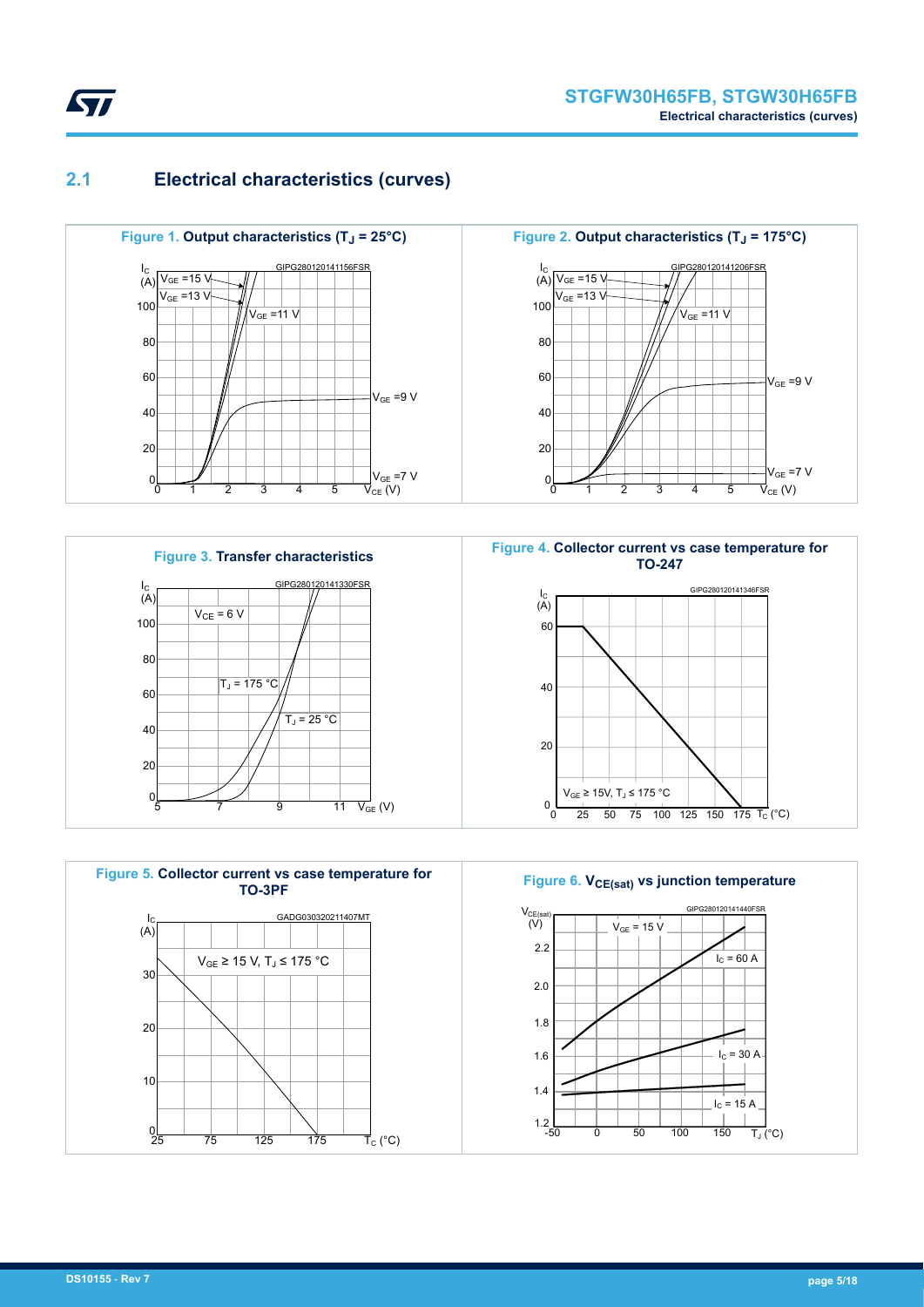





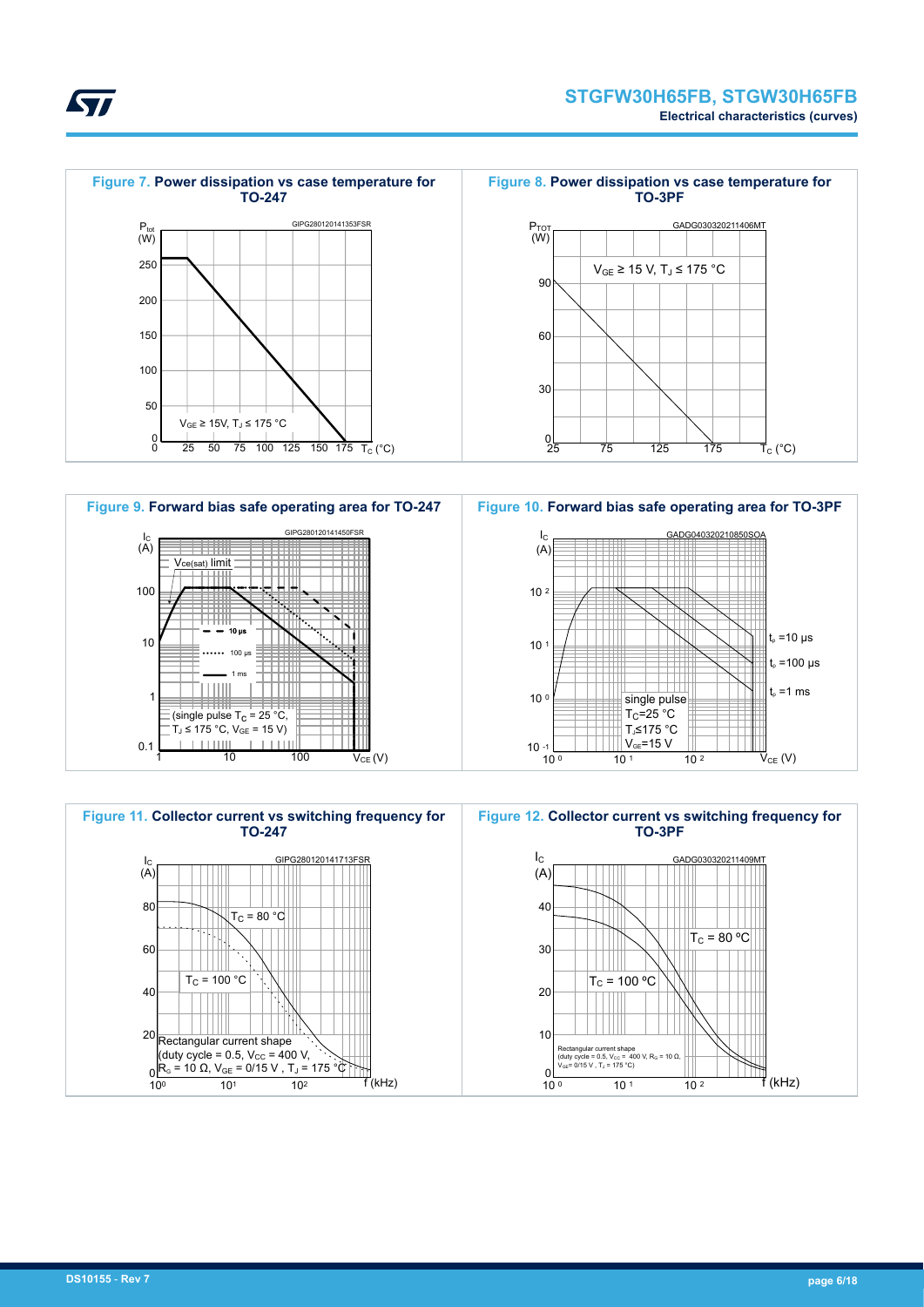







#### **Figure 16. Switching energy vs gate resistance**





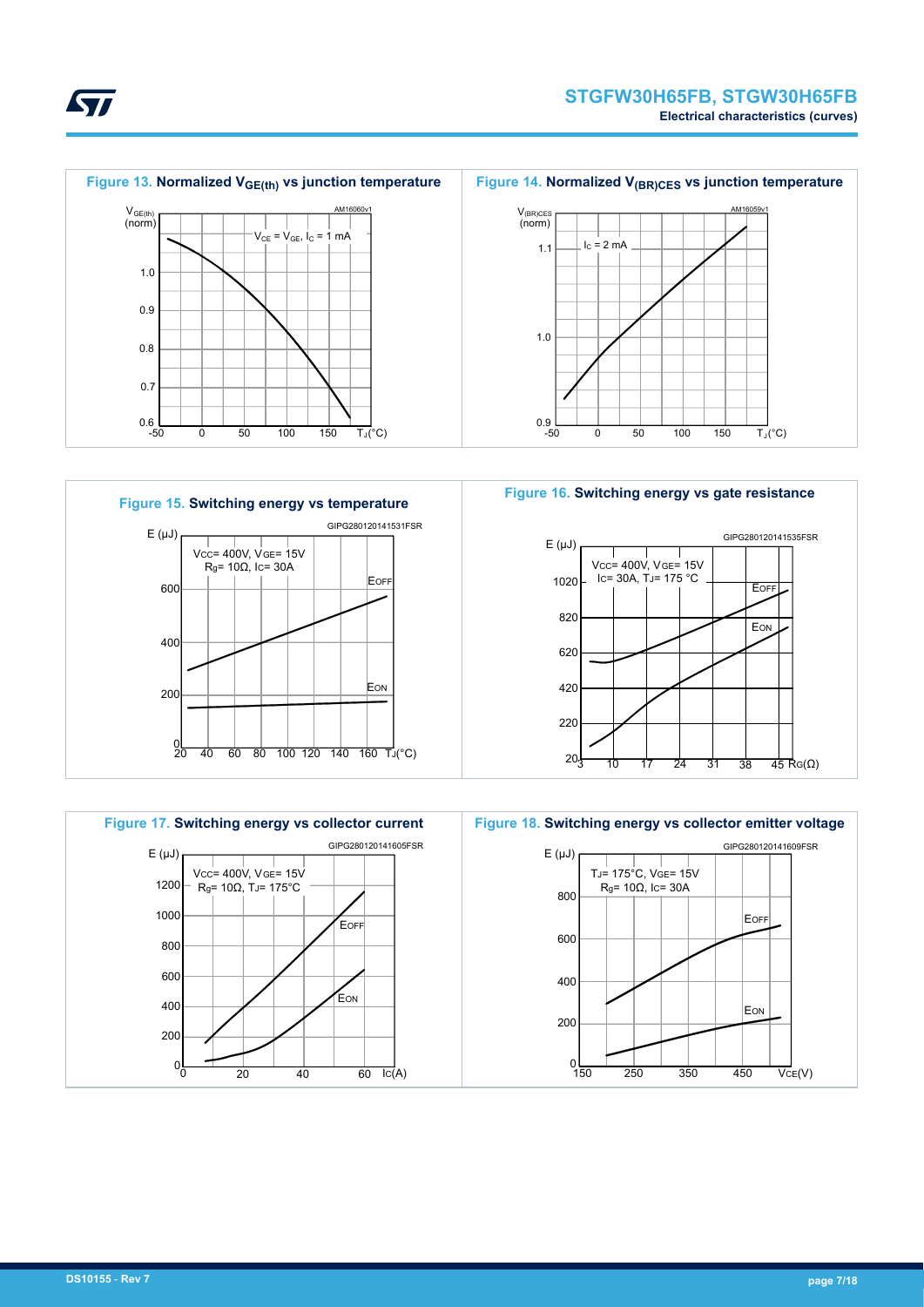tf

tdon

tdoff











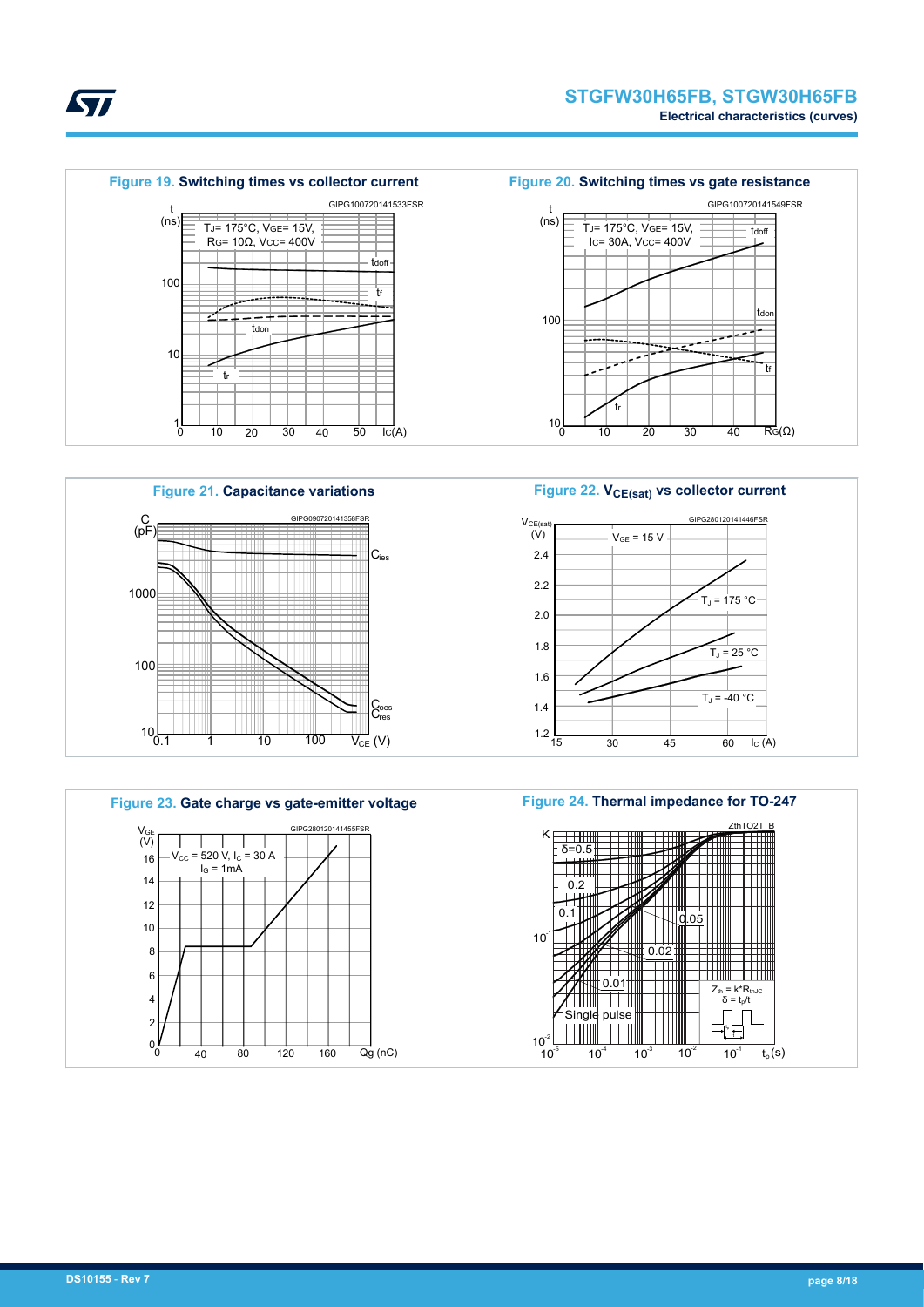

ST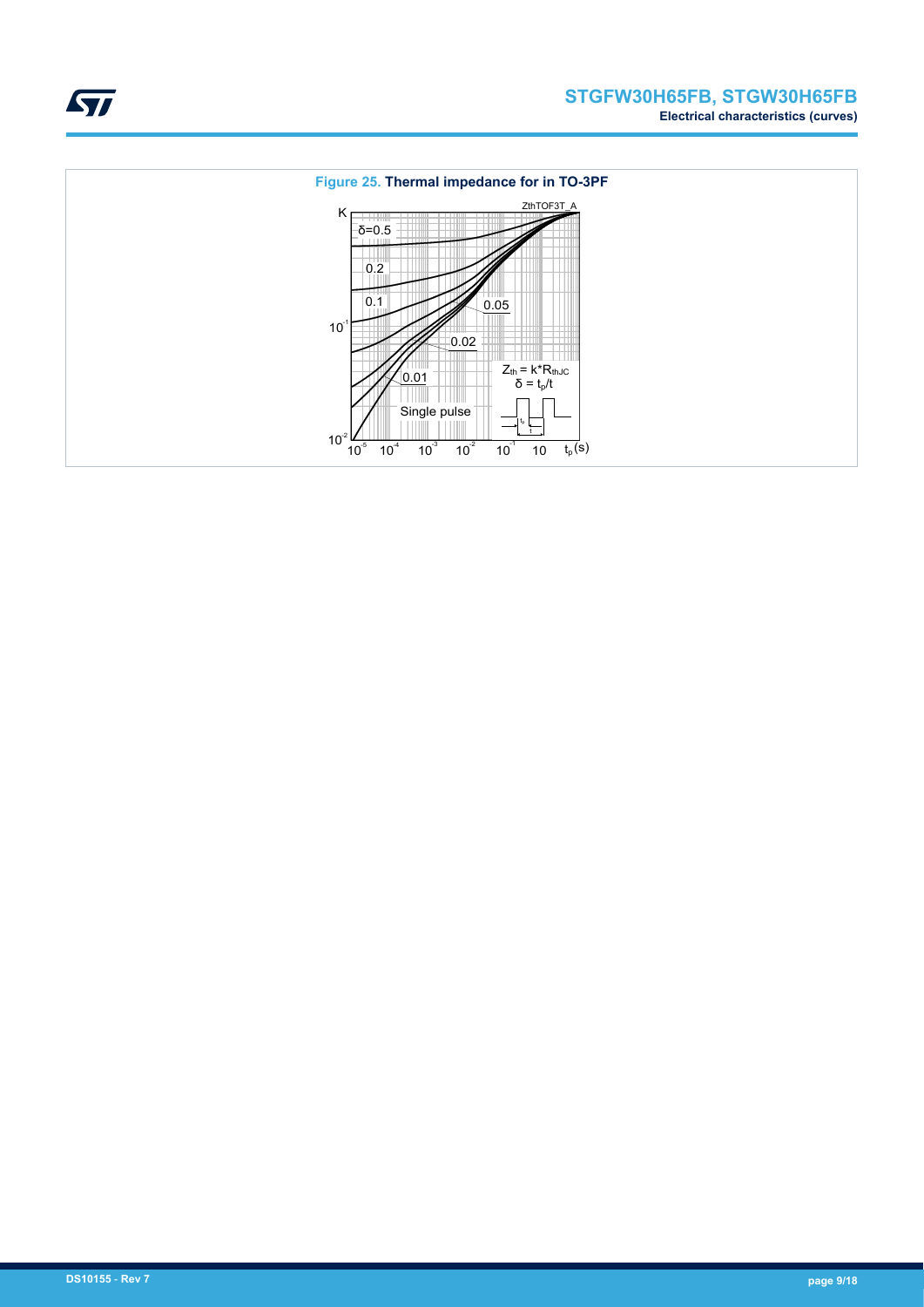<span id="page-9-0"></span>

## **3 Test circuits**



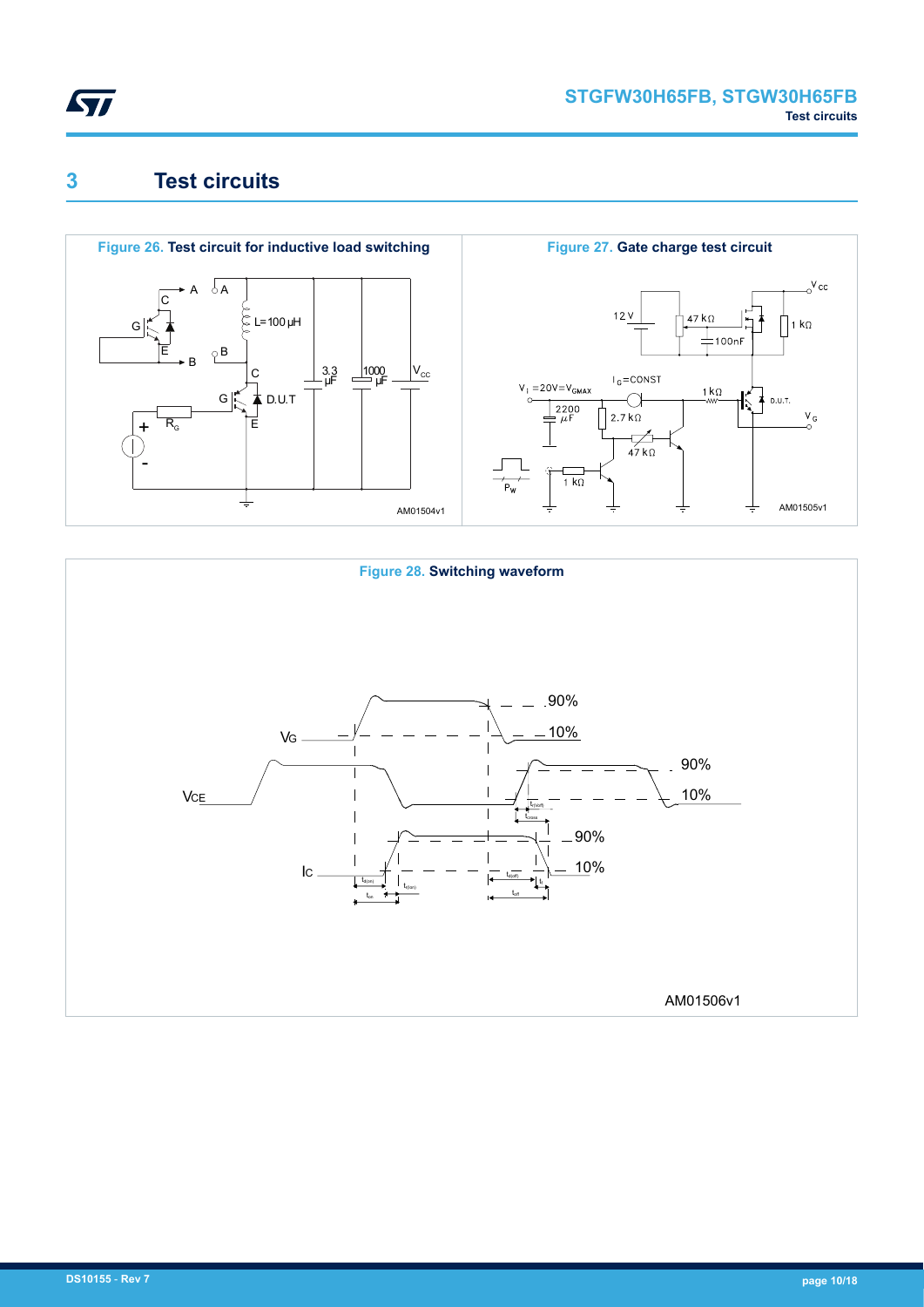<span id="page-10-0"></span>ST

## **4 Package information**

In order to meet environmental requirements, ST offers these devices in different grades of [ECOPACK](https://www.st.com/ecopack) packages, depending on their level of environmental compliance. ECOPACK specifications, grade definitions and product status are available at: [www.st.com.](http://www.st.com) ECOPACK is an ST trademark.

### **4.1 TO-3PF package information**



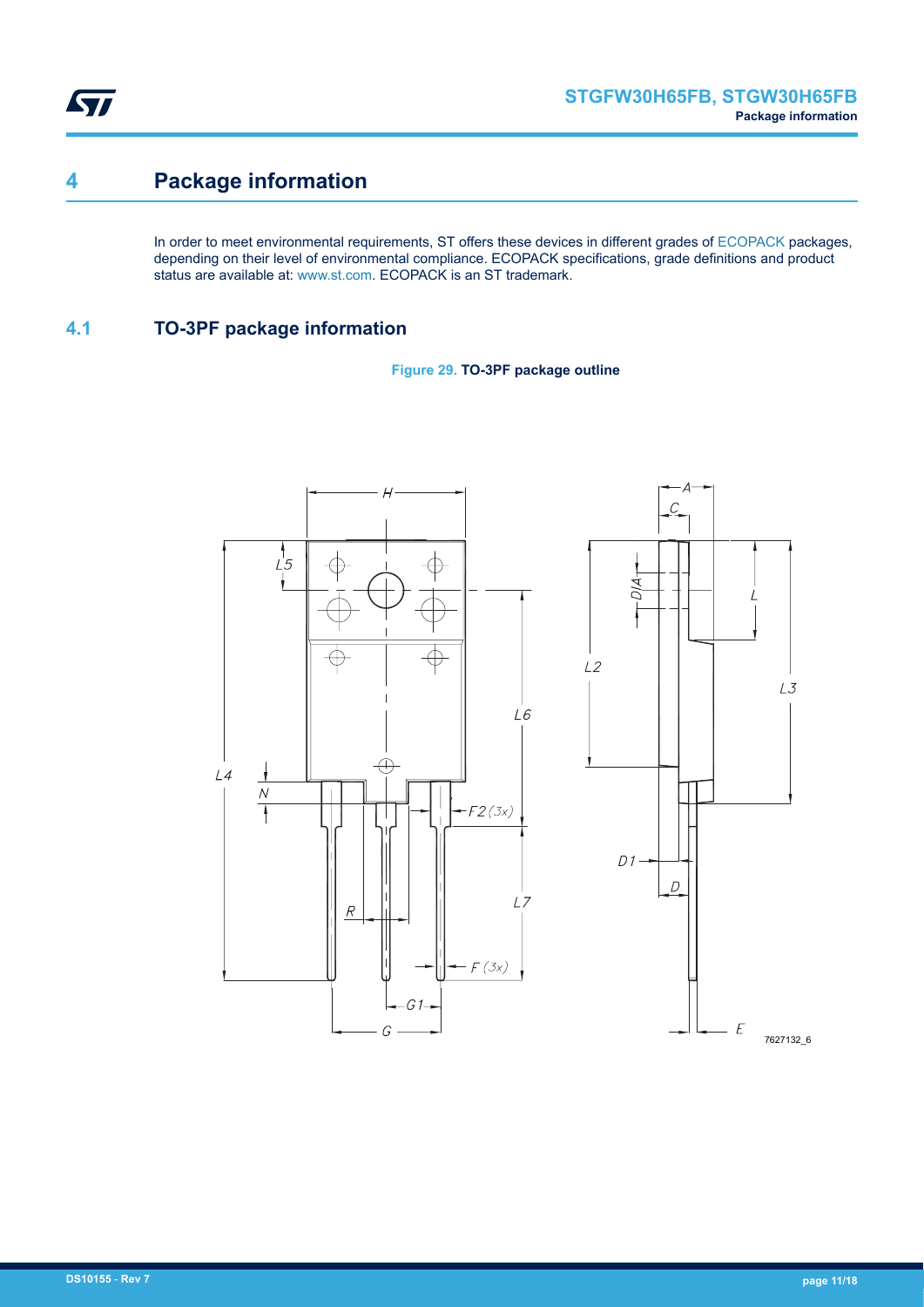| Dim.                      |       | $\mathop{\text{mm}}\nolimits$ |       |
|---------------------------|-------|-------------------------------|-------|
|                           | Min.  | Typ.                          | Max.  |
| $\boldsymbol{\mathsf{A}}$ | 5.30  |                               | 5.70  |
| $\mathsf C$               | 2.80  |                               | 3.20  |
| $\mathsf D$               | 3.10  |                               | 3.50  |
| D <sub>1</sub>            | 1.80  |                               | 2.20  |
| $\mathsf E$               | 0.80  |                               | 1.10  |
| F                         | 0.65  |                               | 0.95  |
| $\mathsf{F2}$             | 1.80  |                               | 2.20  |
| G                         | 10.30 |                               | 11.50 |
| G <sub>1</sub>            |       | 5.45                          |       |
| $\mathsf H$               | 15.30 |                               | 15.70 |
| L                         | 9.80  | 10.00                         | 10.20 |
| L2                        | 22.80 |                               | 23.20 |
| L <sub>3</sub>            | 26.30 |                               | 26.70 |
| L4                        | 43.20 |                               | 44.40 |
| L <sub>5</sub>            | 4.30  |                               | 4.70  |
| L <sub>6</sub>            | 24.30 |                               | 24.70 |
| L7                        | 14.60 |                               | 15.00 |
| ${\sf N}$                 | 1.80  |                               | 2.20  |
| $\mathsf{R}$              | 3.80  |                               | 4.20  |
| Dia                       | 3.40  |                               | 3.80  |

### **Table 6. TO-3PF mechanical data**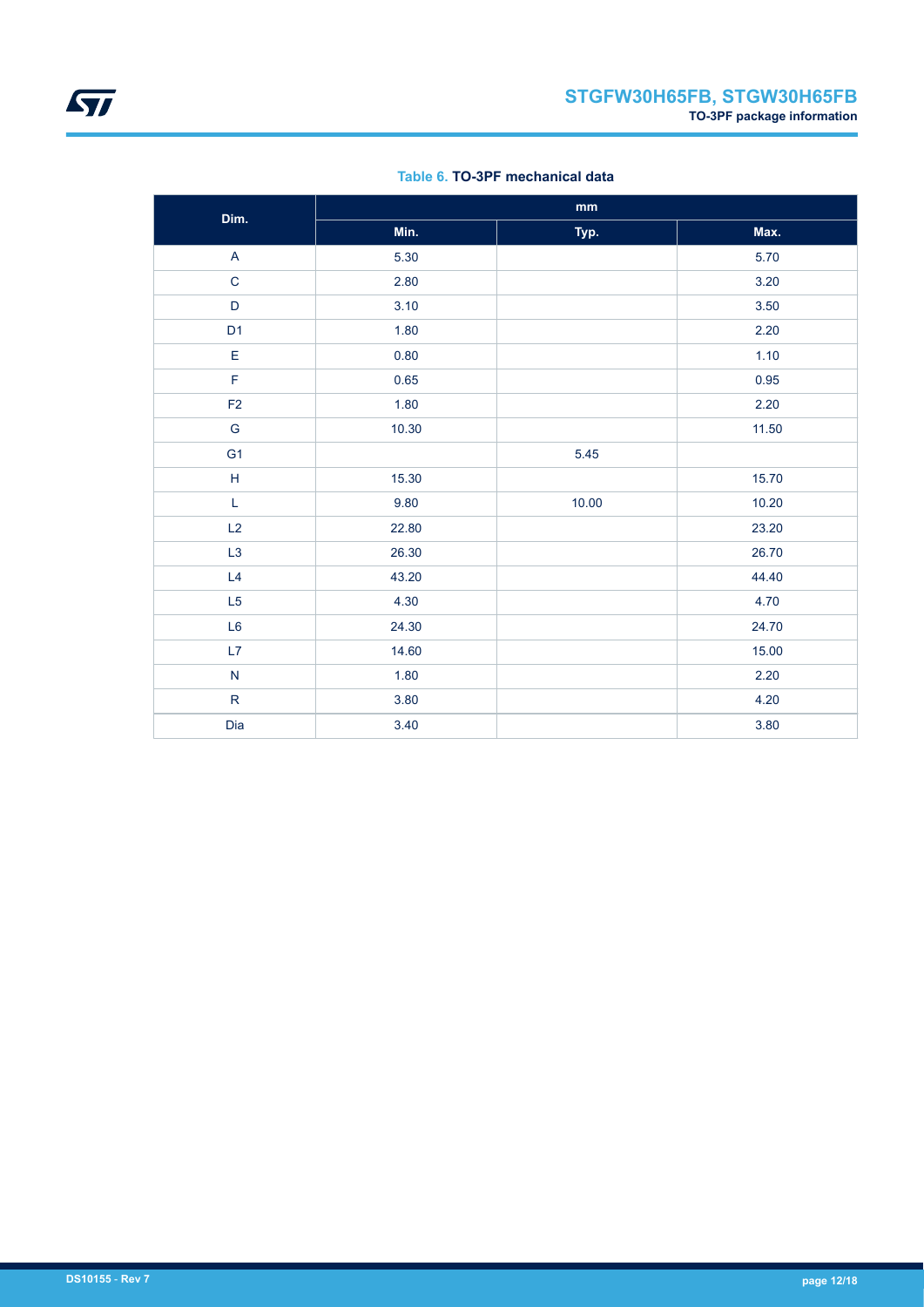

### **4.2 TO-247 package information**

<span id="page-12-0"></span>ST

**Figure 30. TO-247 package outline**



0075325\_10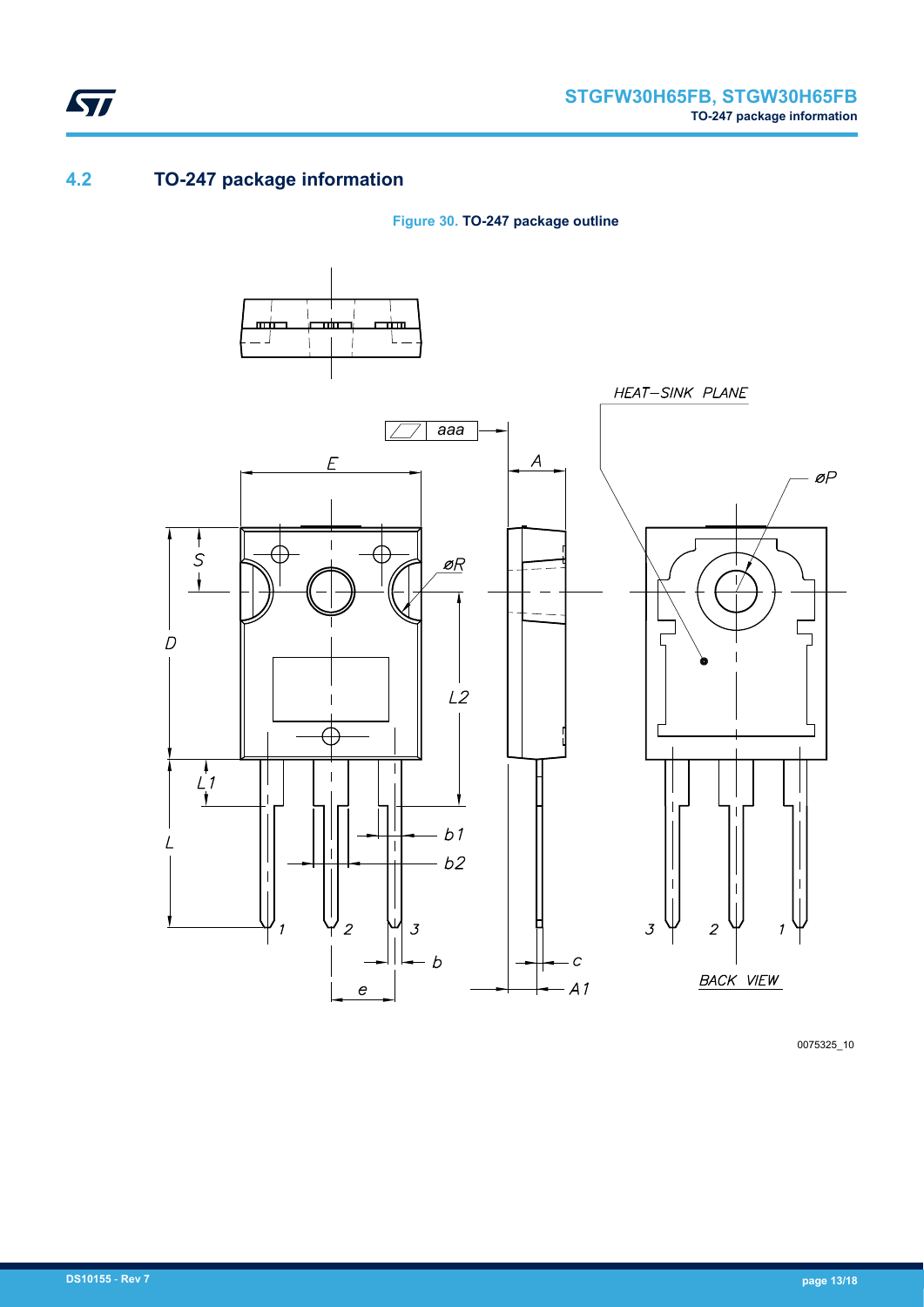| Dim.         |       | mm    |       |
|--------------|-------|-------|-------|
|              | Min.  | Typ.  | Max.  |
| $\mathsf{A}$ | 4.85  |       | 5.15  |
| A1           | 2.20  |       | 2.60  |
| $\mathsf b$  | 1.0   |       | 1.40  |
| b1           | 2.0   |       | 2.40  |
| b2           | 3.0   |       | 3.40  |
| $\mathbf c$  | 0.40  |       | 0.80  |
| D            | 19.85 |       | 20.15 |
| E            | 15.45 |       | 15.75 |
| $\mathbf e$  | 5.30  | 5.45  | 5.60  |
| L            | 14.20 |       | 14.80 |
| L1           | 3.70  |       | 4.30  |
| L2           |       | 18.50 |       |
| ØP           | 3.55  |       | 3.65  |
| ØR           | 4.50  |       | 5.50  |
| $\mathbf S$  | 5.30  | 5.50  | 5.70  |
| aaa          |       | 0.04  | 0.10  |

### **Table 7. TO-247 package mechanical data**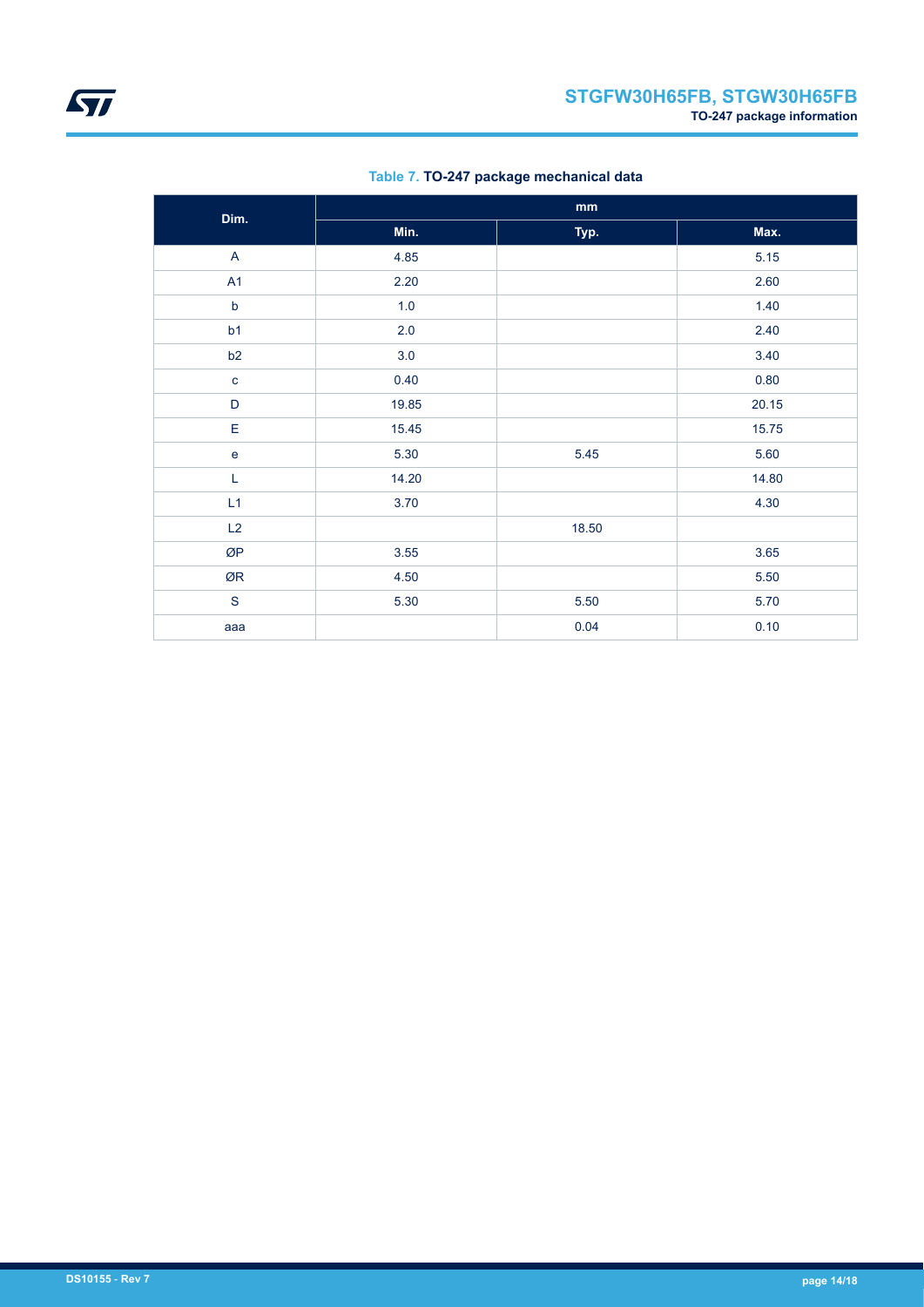<span id="page-14-0"></span>

# **5 Ordering information**

### **Table 8. Order codes**

| Order code   | <b>Marking</b> | Package | Packing |
|--------------|----------------|---------|---------|
| STGFW30H65FB | G30H65FB       | TO-3PF  | Tube    |
| STGW30H65FB  | GW30H65FB      | TO-247  |         |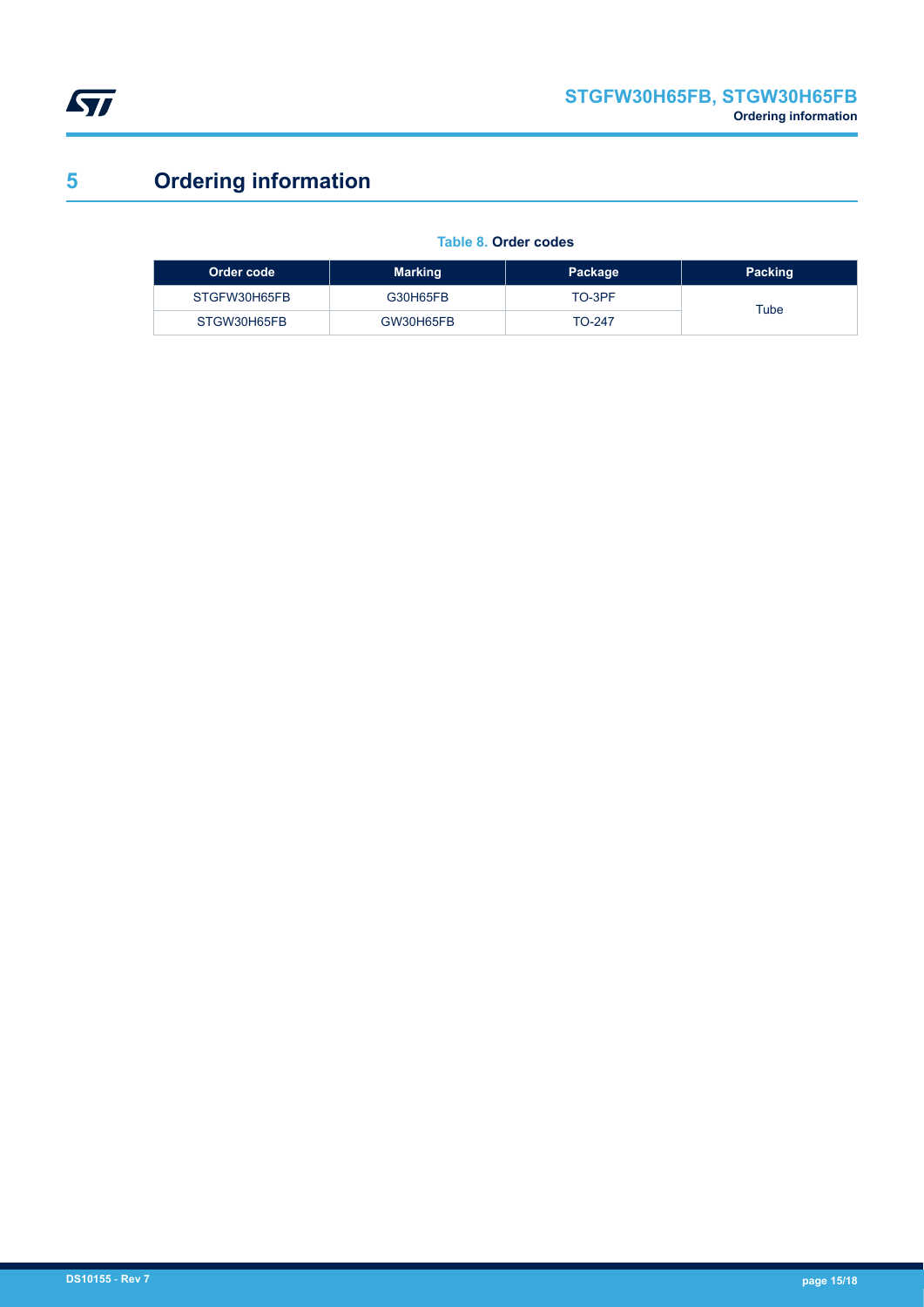## <span id="page-15-0"></span>**Revision history**

| <b>Date</b> | <b>Revision</b> | <b>Changes</b>                                                                                                                                                                                                                                                                                                  |
|-------------|-----------------|-----------------------------------------------------------------------------------------------------------------------------------------------------------------------------------------------------------------------------------------------------------------------------------------------------------------|
| 28-Jan-2014 | 1               | Initial release.                                                                                                                                                                                                                                                                                                |
| 24-Feb-2014 | 2               | Updated units in Table 6: Switching characteristics (inductive load) for Ets, and updated note<br>1.<br>Update Figure 16: Switching losses vs temperature, Figure 17: Switching losses vs gate<br>resistance and Figure 18: Switching losses vs collector current.<br>Updated title and features in cover page. |
|             |                 | Minor text changes.                                                                                                                                                                                                                                                                                             |
|             |                 | Added device in TO-3PF.<br>Updated Table 1: Device summary, Table 2: Absolute maximum ratings, Table 3: Thermal<br>data.                                                                                                                                                                                        |
| 10-Mar-2014 | 3               | Added Figure 6: Collector current vs. case temperature for TO-3PF,                                                                                                                                                                                                                                              |
|             |                 | Figure 9: Power dissipation vs. case temperature for TO-3PF,                                                                                                                                                                                                                                                    |
|             |                 | Figure 11: Forward bias safe operating area for TO-3PF and                                                                                                                                                                                                                                                      |
|             |                 | Figure 26: Thermal impedance for TO-3PF.                                                                                                                                                                                                                                                                        |
|             |                 | Updated Section 4: Package information.                                                                                                                                                                                                                                                                         |
| 20-May-2014 | 4               | Updated Table 2: Absolute maximum ratings.                                                                                                                                                                                                                                                                      |
|             |                 | Text and formatting changes throughout document                                                                                                                                                                                                                                                                 |
|             | 5               | Updated Table 2: Absolute maximum ratings                                                                                                                                                                                                                                                                       |
| 28-Jul-2015 |                 | Updated Section 2.1: Electrical characteristics (curves)                                                                                                                                                                                                                                                        |
|             |                 | <b>Updated Section 3: Test circuits</b>                                                                                                                                                                                                                                                                         |
|             |                 | Updated Section 4.2: TO-247 package information                                                                                                                                                                                                                                                                 |
|             |                 | Updated Section 4.3: TO-3P package information                                                                                                                                                                                                                                                                  |
|             |                 | Updated applications in cover page.                                                                                                                                                                                                                                                                             |
| 27-Apr-2020 | 6               | Updated Table 8. Order codes.                                                                                                                                                                                                                                                                                   |
|             |                 | Minor text changes.                                                                                                                                                                                                                                                                                             |
|             |                 | The part number STGWT30H65FB has been removed and the document has been updated                                                                                                                                                                                                                                 |
| 16-Mar-2021 | 7               | accordingly.<br>Updated Section 1 Electrical ratings and Section 2.1 Electrical characteristics (curves).                                                                                                                                                                                                       |
|             |                 | Minor text changes.                                                                                                                                                                                                                                                                                             |

### **Table 9. Document revision history**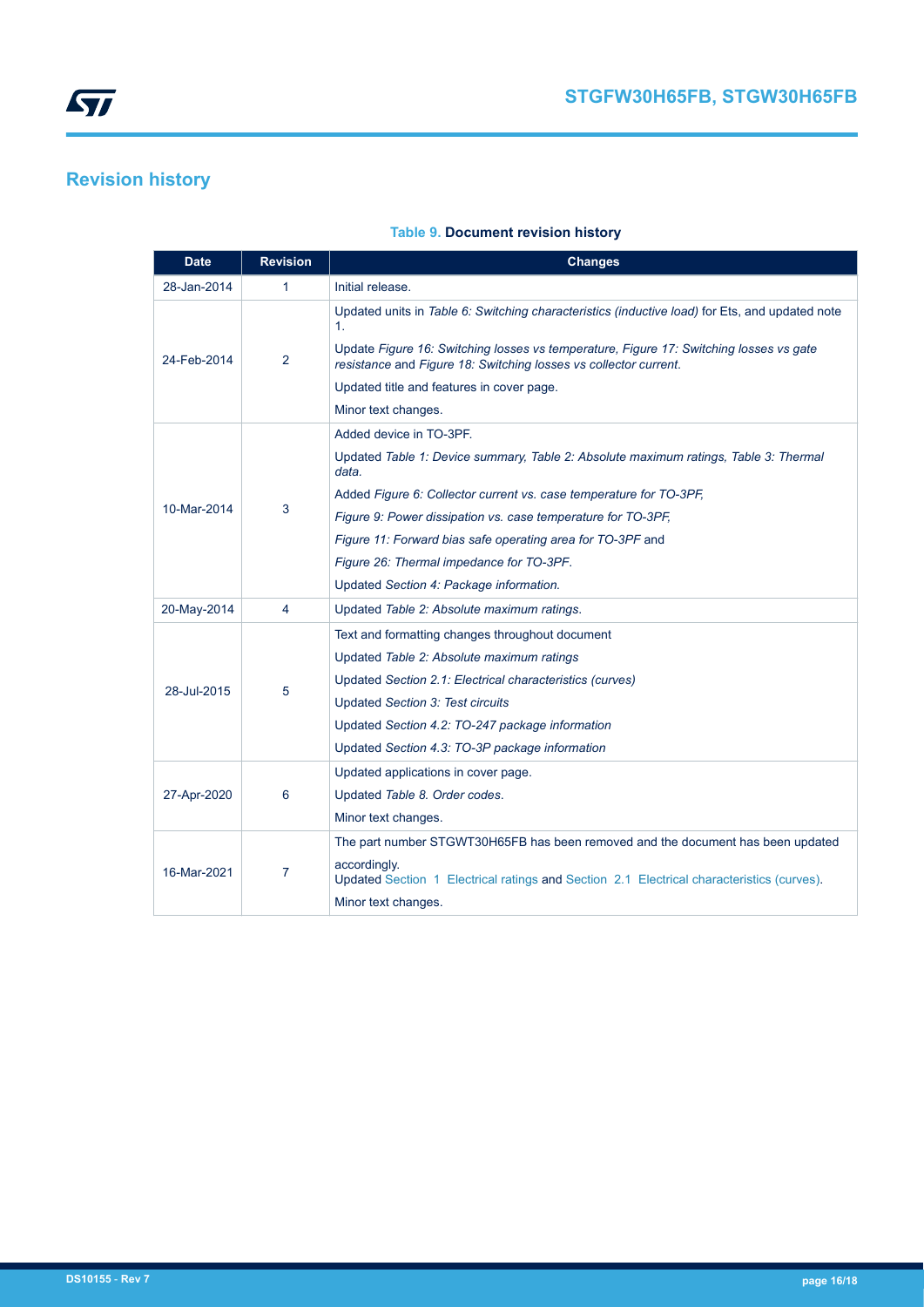

## **Contents**

| 2 <sup>7</sup>          |  |  |  |  |  |  |  |  |
|-------------------------|--|--|--|--|--|--|--|--|
|                         |  |  |  |  |  |  |  |  |
| 3 <sup>1</sup>          |  |  |  |  |  |  |  |  |
| $\overline{\mathbf{4}}$ |  |  |  |  |  |  |  |  |
|                         |  |  |  |  |  |  |  |  |
|                         |  |  |  |  |  |  |  |  |
| 5 <sup>1</sup>          |  |  |  |  |  |  |  |  |
|                         |  |  |  |  |  |  |  |  |